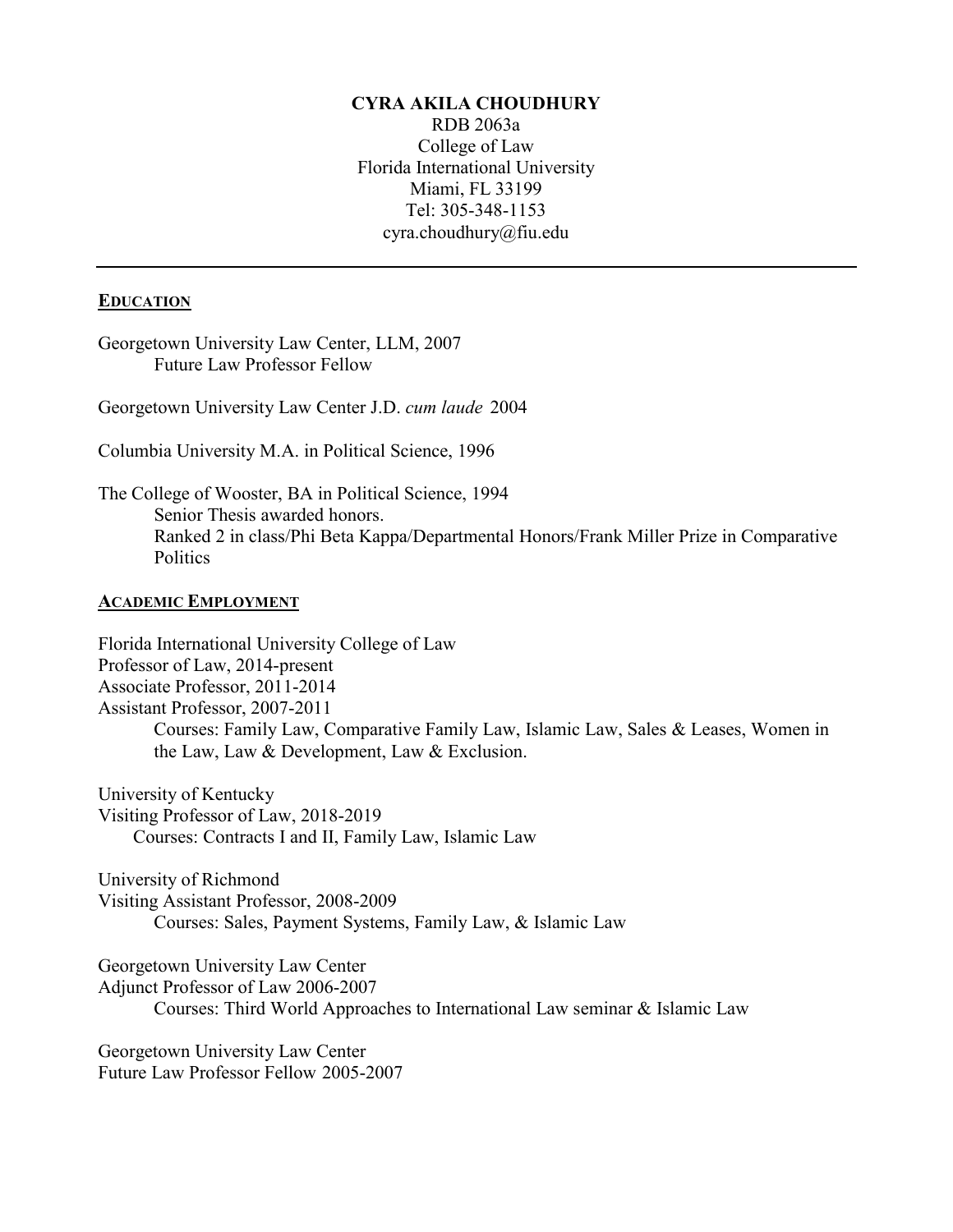### **OTHER TEACHING**

Harvard Law School, Institute for Global Law and Politics Faculty Led writing seminars in the summer and regional workshops 2011-present

#### **PUBLICATIONS IN DISCIPLINE**

### Books in progress

ISLAMOPHOBIA AND THE LAW (with Khaled Beydoun, accepted for publication by Cambridge University Press)

CHANGING SUBJECTS: INTERNATIONAL LAW AND THE FAMILY (accepted for publication New York University Press).

#### Articles & Essays

*Muslim Women in National and Transnational Security Regimes,* Encyclopedia of Women in Islamic Cultures (2017) (invited, peer reviewed).

*In the Shadow of Gaslight: Reflections on Identity, Diversity, and Distribution of Power in the Academy* 20 CUNY L. REV. 467 (2017) (invited).

*Introduction: New Approaches and Challenges to Reproductive Justice 12 FIU L. REV. 1 (2017).* 

*Transnational Commercial Surrogacy: Contracts, Conflicts, and the Prospects of International Legal Regulation*, OXFORD HANDBOOK IN LAW ONLINE (Oxford Univ. Press, 2016) (invited, peer reviewed).

*Beyond Culture: Human Rights Universalisms versus Cultural and Religious Relativism in the Activism for Gender Justice* 30 BERKELEY J. OF GENDER AND L. 266 (2015) (lead article).

*Ideology, Identity and Law in the Production of Islamophobia,* 39 DIALECTICAL ANTHROPOLOGY 47 (2015) (peer refereed).

*The Political Economy and Legal Regulation of Transnational Surrogacy* 48 VANDERBILT J. OF TRANSNATIONAL L. 1 (2015) (lead article).

*Law, Gender, and the Burdens of Culture,* PROCEEDINGS OF THE HUMAN RIGHTS, GENDER AND THE LAW Kate Stoneman Conference, Albany Law School, *available at* [http://www.albanylaw.edu/gender/Documents/Kate%20Stoneman%20Conference%20Papers.pdf.](http://www.albanylaw.edu/gender/Documents/Kate%20Stoneman%20Conference%20Papers.pdf) 3- 17 (2014) (invited).

*Shari'ah Law as National Security Threat* 46 AKRON L. REV. 49 (2013).

*Between Tradition and Progress: A Comparative Perspective on Polygamy in the United States and India* 83 U. COLORADO L. REV. 963 (2012) (lead article).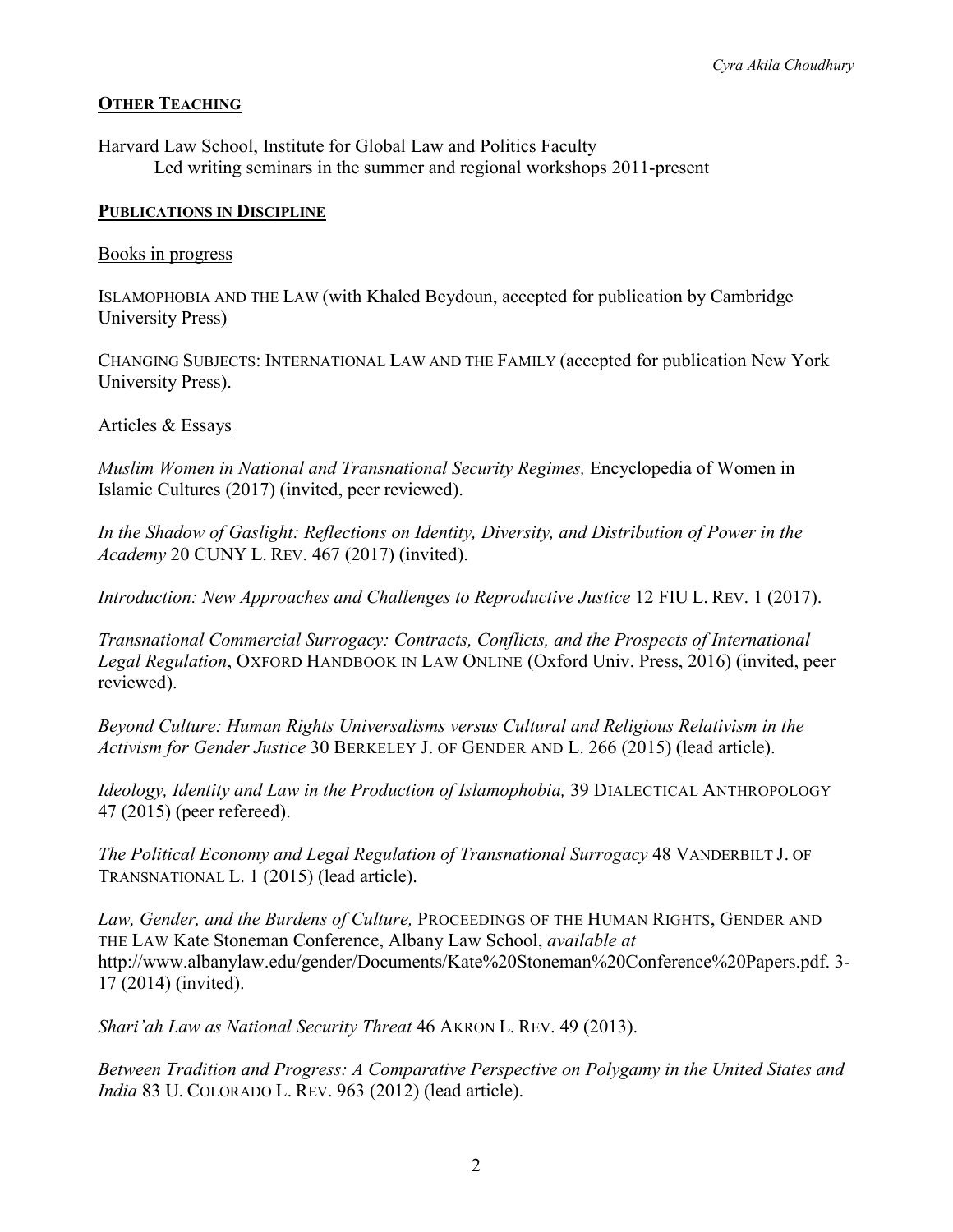*Exporting Subjects: Globalizing Family Law Progress Through International Human Rights*, 32 MICH. INT'L L. J. 259 (2011).

*Globalizing the Margins: Legal Exiles in the War on Terror and Liberal Feminism's War for Muslim Women* 9.2 INT'L REV. OF CONSTITUTIONALISM, 241-261 (2010) (peer edited, invited). *Empowerment or Estrangement: Liberal Feminism's Visions of the "Progress" of Muslim Women* 39.2 U. BALTIMORE L. FORUM 153-172 (2009).

*(Mis)Appropriated Justice: Muslim Personal Law Reform, the Uniform Civil Code and the Rights of Muslim Women in India* 17 COLUMBIA J. OF GENDER AND L. 45 (2008).

*Terrorists & Muslims: The Construction, Performance, and Regulation of Muslim Identities in the Post-9/11 United States* 7 RUTGERS J. OF L. & RELIG. 8 (2006).

*Comprehending "Our" Violence: Reflections on the Liberal Universalist Tradition, National Identity and the War on Iraq* 3 MUSLIM WORLD J. OF HUM. RIGHTS 1 (2006) (peer reviewed, invited).

## Book Chapters

*Property Lawfare: Historical Racism and Present Islamophobia in Anti-Mosque Activism* in ISLAMOPHOBIA AND THE LAW (Cyra A. Choudhury & Khaled Beydoun, eds., forthcoming, Cambridge University Press 2019)

*From Bandung 1955 to Bangladesh 1971: Self-Determination and Third World Failures in South Asia* in BANDUNG AND THE GLOBAL SOUTH: 60 YEARS OF TRANSFORMATIVE INTERNATIONAL LAW (Eslava, Fakhri, and Nesiah, eds., Cambridge University Press, 2017) (invited).

*Governance Feminism's Imperial Misadventure: Progress, International Law, and the Security of Afghan Women* in CONTESTATORY FEMINISMS, CONTESTORY SPACES (Huma A. Ghosh, ed., SUNY Press, 2015) (invited).

*Collateral Damage: The Ghettoization of Muslims in the Race for the White House* in RACE 2008: CRITICAL REFLECTIONS ON AN HISTORICAL CAMPAIGN 61-76 (2010).

# Solicited Book Reviews & Review Essays

*Islamic Law and International Human Rights Law: Searching for Common Ground?* J. SOC. FOR CONT. THOUGHT AND THE ISLAMICATE WORLD (March 1, 2016).

*After Abu Ghraib: Exploring Human Rights in America and the Middle East* 63 MIDDLE EAST J. 682 (2009).

*"The Politics of the Veil"* 24 J. OF L. AND RELIG. 1, 247 (2008).

## Other Writings

*A Socialist Feminist Legal Theory For Our Times,* Jotwell: Equality 2017 republished by Legal Forum.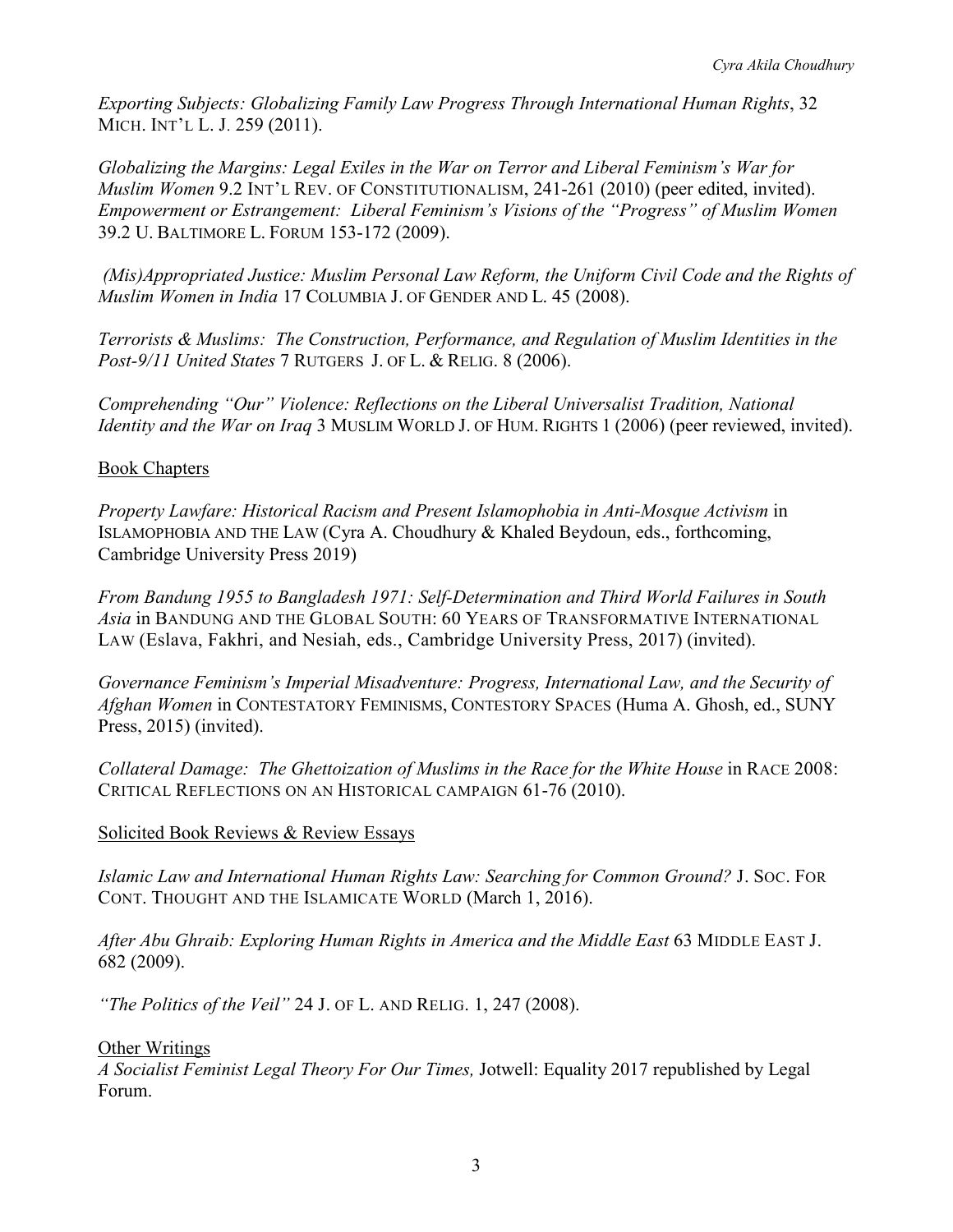*Liberty, Equality, Polygamy?* Jotwell: Equality, 2016.

*The Cruel Optimism of Human Rights,* Jotwell: International & Comparative 2016.

*A Different Kind of Marriage Equality,* Jotwell: Family 2016.

*The Threat of Secular World*, Islamic Monthly, April 2015 (Feature article)

*The Limited Vision of the Neoliberal Family*, Jotwell: Family, 2015.

*Solidarity, Speech, and Islamophobia in the Wake of Charlie Hebdo*, Centering the Periphery, 2015

*Comprehending Our Violence-Revisited*, Centering the Periphery, 2014

*After Ferguson: The Myths of a Post-Racial America*, Centering the Periphery, 2014

### **WORKS IN PROGRESS**

*Surrogacy Work and the Limits of Contract Law*

*Islamophobia and Property Lawfarem (monograph proposal)*

*Development, Families and Gender: From Colonial Legal Construction to Modern Economic Restructuring* 

### **GRANTS AND FUNDED RESEARCH**

Fulbright-Nehru Senior Scholar Fellowship, 2016-2018 (declined due to visa restrictions).

Cyra Akila Choudhury and Vanja Hamzic (SOAS, UK), 2014, Heterodox Approaches to Islamic Law and Policy, conference. Award amount: \$15,000, Institute for Global Law and Policy, Harvard Law School.

Cyra Akila Choudhury, 2013, *Domestic Servitude and the Family: Transnational Migrant Labor Regulation from South Asia to the Gulf*. Award amount: \$2500*,* Doha-Santander Grant, Institute for Global Law and Policy, Harvard University Law School (competitive).

Florida International University Summer Research Grants 2008-present .

### **SELECTED PRESENTATIONS AND LECTURES**

*Structures of Resistance/Control and "Declassifying" the War on Terror*, ClassCrits X, New Orleans, 2017.

*Deconstructing the International Public/Private Divide: Reproductive Rights and International Law,*  International Law Weekend, New York, 2017.

*Islamophobia and Property Lawfare,* Invited Lecture, University of Windsor, Ontario, 2017.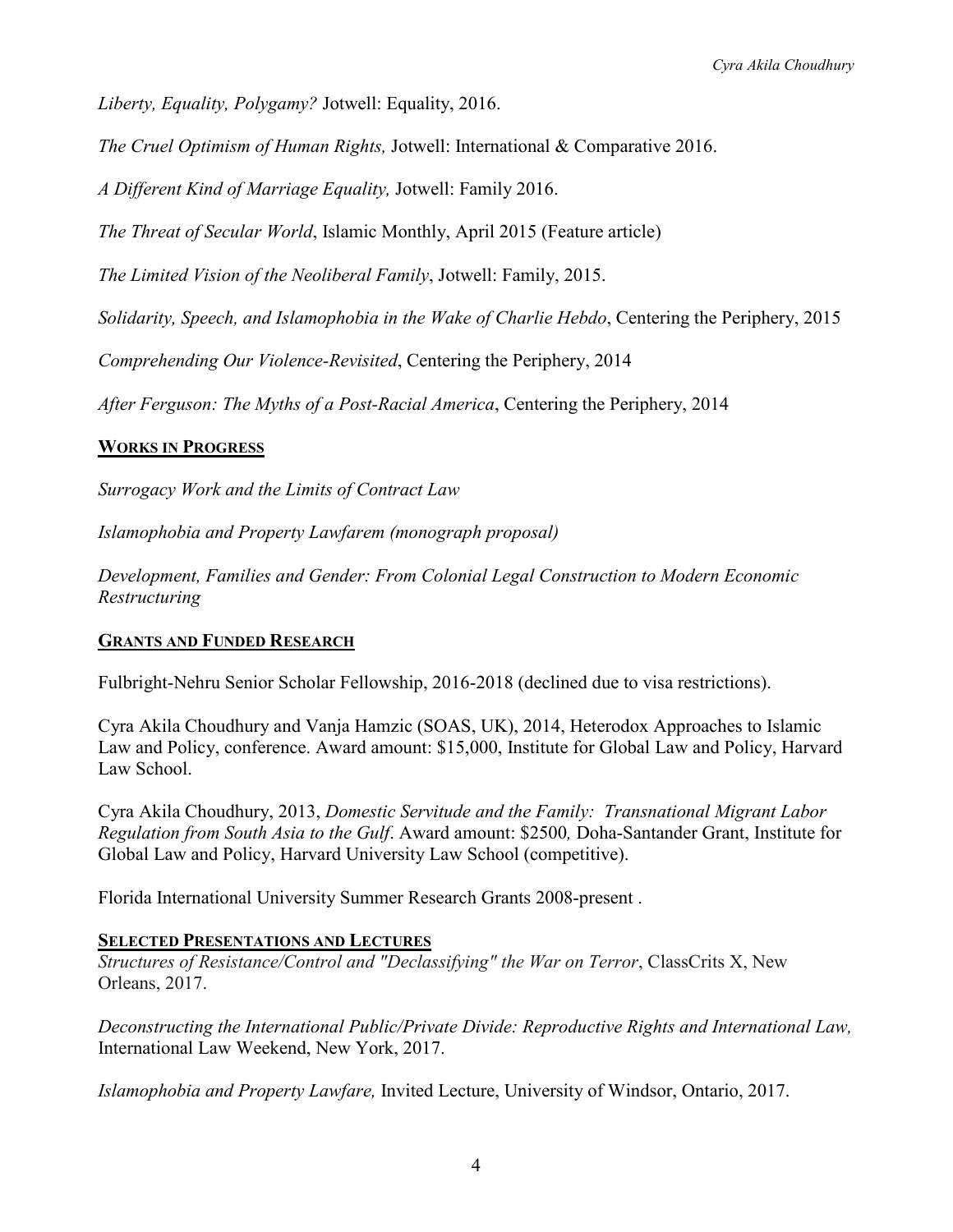*Islamophobia and Property Lawfare,* LatCrit X, Orlando, 2017.

*International Law and the Struggle to Become Experts: Other Terrains and Other Expertise in David Kennedy's "A World of Struggle"* International Studies Association, Baltimore, Maryland, 2017.

*New Approaches & Challenges to Reproductive Justice,* FIU Law Review Symposium, Miami, 2016.

*Development, Families and Gender: From Colonial Legal Construction to Modern Economic Restructuring,* Law and Society Annual Meeting, New Orleans, 2016.

*Development, Families and Gender: From Colonial Legal Construction to Modern Economic Restructuring,* Family Law Scholars and Teachers, New Orleans 2016.

*Asian-Americans in the Law: Achieving Visibility as Well as Success,* National Association of Minority and Women Owned Law Firms, Diversity Conference, Chicago, 2016.

*International Labor and the Trans-Pacific Trade Partnership*, Nova Southeastern Shepard Broad School of Law, 2015.

*Rethinking Postcolonial and Islamic Scholarship: ISIS and Islamist Violence as Competing Imperialism*, Institute for Global Law and Policy Conference, Harvard University, 2015.

*ISIS, Islamic Law and Third World Approaches to International Law: A Failure of Analysis, Third* World Approaches to International Law Conference, American University in Cairo, Cairo, Egypt, February 2015.

*The Political Economy of Transnational Reproductive Labor and Its Legal Regulation,* Plenary Panel of Experts on International Family Law, Institute for Global Law and Policy, Doha, Qatar, January, 2014.

*The Political Economy of Transnational Reproductive Labor and Its Legal Regulation*, Beyond Roe Conference, Rutgers University Law School-Camden, October 2013.

*Hard Labor: The Legal Regulation of Migrant Domestic Workers from South Asia to the Gulf,*  LatCritXVI, Chicago, IL, October 2013.

*Economies of Desire* Proseminar, Institute for Global Law and Policy, Harvard University, 2013.

*Transnational Surrogacy and Its Legal Regulation,* IGLP at 5 Conference, Harvard University, 2013.

*Domestic Violence in Comparison: A Response to Leigh Goodmark's* "Troubled Marriages", Feminist Legal Theory-Collaborative Research Network, Law and Society, May 2013 (invited)*.*

*Transnational Surrogacy and Its Legal Regulation,* Feminist Legal Theory-Collaborative Research Network, Law and Society, May 2013.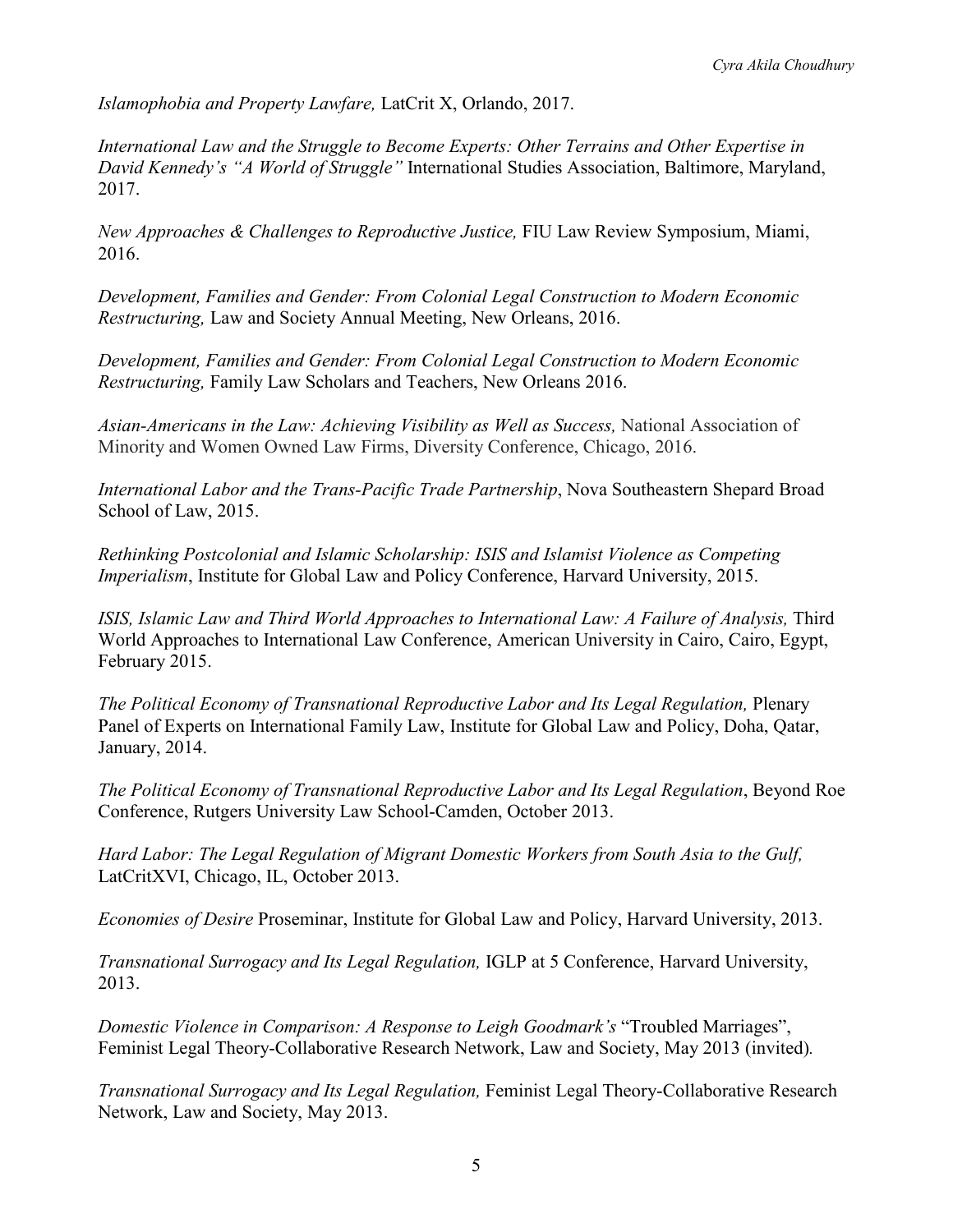*Contesting the Oppositional Religious Stance Against LGBTiQ Recognition in India, The* Association of American Law Schools Conference Section on Sexual Orientation and Gender Identity, New Orleans, Louisiana, January 2013 (invited).

*Outsourcing Wombs,* ClassCrits Conference, University of Wisconsin Law School, (panel convener and moderator) October 2012.

*Outsourcing Wombs,* Social Justice Feminism Conference, University of Cincinnati Law School (presenter, panel convener and moderator), October 2012.

*Teaching TWAIL in a Time of Terror*, SALT Conference, University of Baltimore School of Law, October 2012.

*The Gendered Effects of Development Displacement*, Institute for Global Law and Policy Workshop, Harvard University Law School, June 2012.

*Exporting Subjects,* selected as one of 4 panelists for "New Voices in Human Rights," The Association of American Law Schools, Washington, DC January 6, 2012.

*Gendered Effects/Distributing Progress,* Third World Approaches to International Law Conference, University of Oregon School of Law, 2011.

*Between Tradition and Progress: A Comparative Perspective on U.S. and Indian Family Law,*  invited presenter at the Symposium on Indian and U.S. Family Law, University of Colorado Law School, 2011 (invited).

*Exporting Subjects,* at Workshop on Reproduction and Sex in Contemporary Governmentalities: Governance Feminism and its Others, Harvard Law School, September 16, 2011 (invited).

*Gendered Effects/Distributing Progress through Indian Public Interest Litigation: lessons from the last thirty years*, SEALS, Hilton Head, S.C., 2011 (invited).

*Shari'ah as National Security Threat(?), presenter,* Institute for Global Law and Policy Workshop, Harvard University Law School, 2011.

*Shari'ah as National Security Threat(?),* presenter, Faculty Workshop, Florida International University College of Law, 2011.

*FIU Symposium, The U.S. Immigration Crises, Panel II, Panel Commentator, Florida International* University, 2011.

*Who's Afraid of Islamic Law?* Panelist, University of Miami School of Law, 2011 (invited).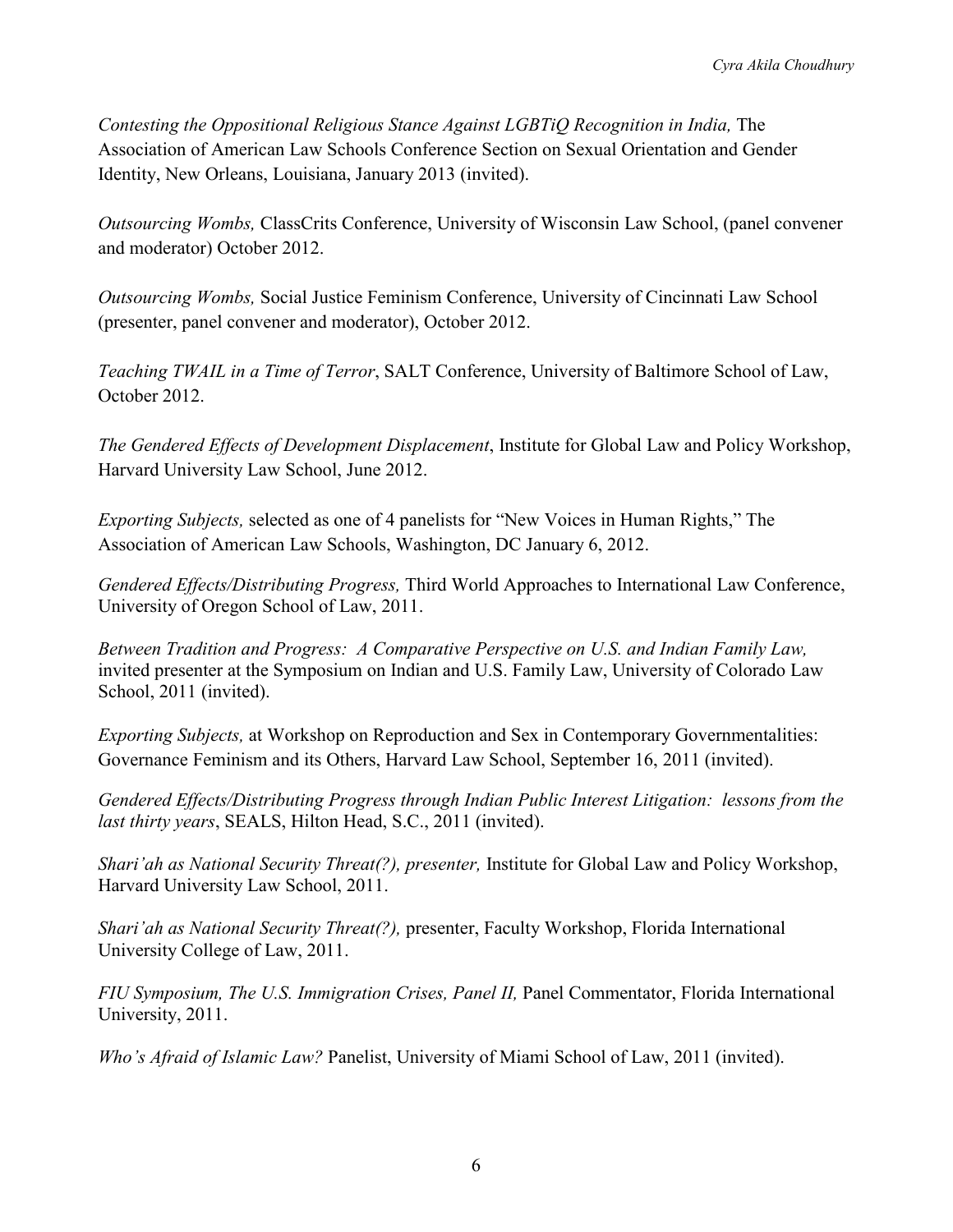*Islamic Secularism: A Contradiction in Terms?* Public Lecture, Middle East Society, Florida International University, 2011 (invited).

*NeoFeminism: Exploring New Feminist Analyses and Methodologies* panel presenter, LatCrit XV, Denver, Colorado, 2010.

*Globalizing the Margins,* Third National People of Color Legal Scholarship Conference, 2010.

*Neofeminism Workshop* Co-organizer and presenter, Annual Feminist Legal Theory Conference, University of Baltimore, 2010.

*Obama's Public Religion, Moderator of panel*, LatCrit XIV American University, Washington, D.C., 2009.

*The Regulation of Latino Migrant "Economic Terrorists" in the New Jim Crow?* LatCrit XIV American University, Washington, D.C., 2009.

*A bit on the side?* Moderator of panel at Law and Society, Denver, Colorado, 2009.

*Liberal Feminism's International Embrace,* Law and Society, Denver, Colorado, 2009.

*Islamic Law and New Approaches to Comparative Law, Law and Society, 2009 (invited panelist).* 

*Comparative Islamic Family Law: Divorce and Maintenance* Emerging Family Law Scholars, Cardozo Law School, New York, 2009.

*International Human Rights: Celebrating the 60<sup>th</sup> Anniversary University of Maryland School of* Law, invited commentor on law and the claims of culture and religion, 2008.

*•*Freedom House Roundtable on Saudi Legal Reform, Georgetown University Law Center, Washington, D.C., 2008.

*•Empowerment and Estrangement: Liberal (Feminist) Theory's Alliance with International Human Rights and Muslim Women's Progress into the Third Wave* paper presented at University of Baltimore School of Law, Feminist Legal Theory and Feminisms Conference, 2008.

*•*Critical Legal Theory Seminar, Guest Lecturer, Georgetown University Law Center, Washington, D.C., Fall 2006.

## **PROFESSIONAL HONORS, PRIZES AND FELLOWSHIPS**

2016-2018, Fulbright-Nehru Senior Scholar Award (declined).

2015, Fellow, Center for Health Law, Ethics and Technology, Jindal Global Law School, Sonipat, India.

2014, Affiliated Scholar, Ottoman Legacies in Post-Conflict Societies, School of Oriental and African Studies, University of London.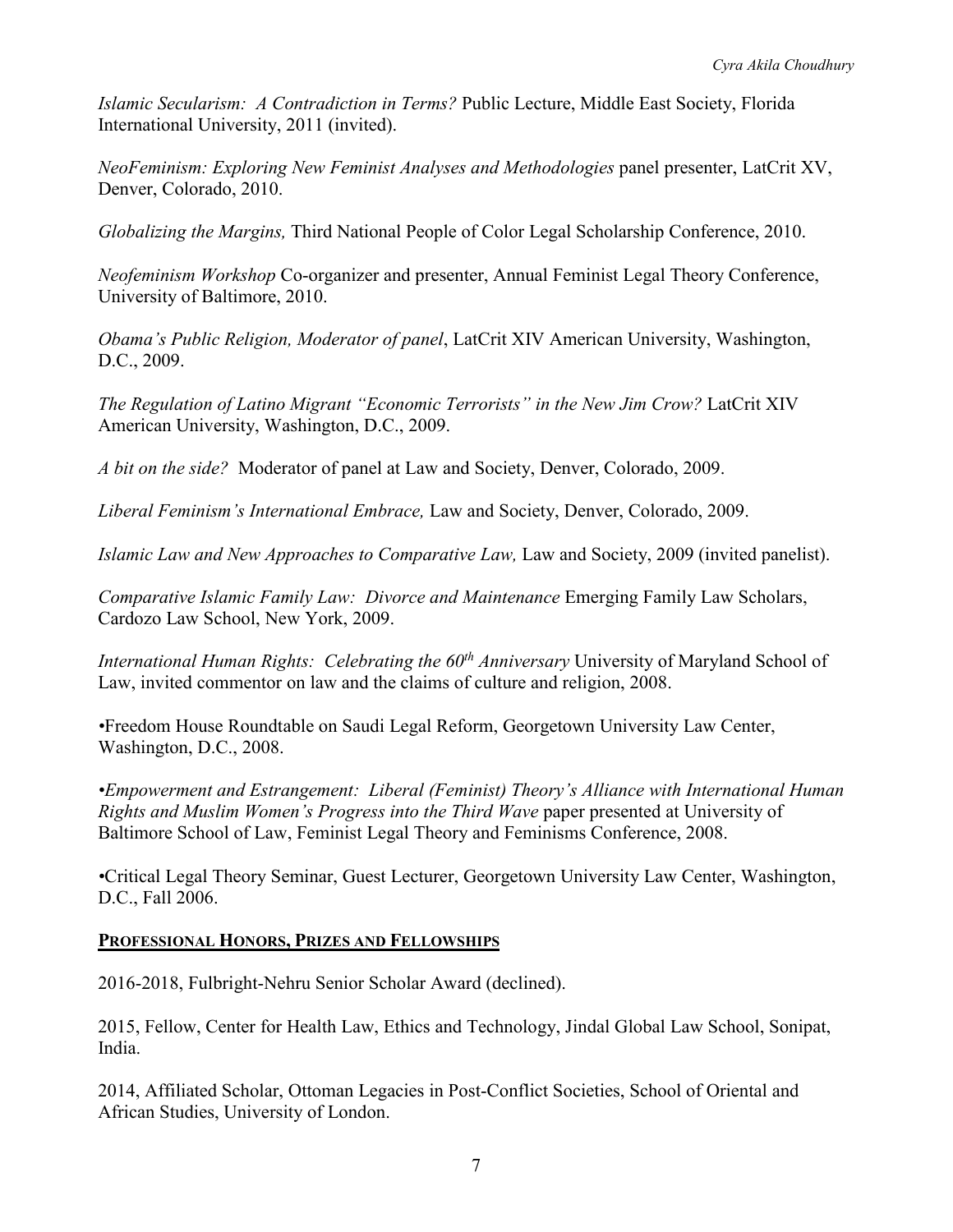2014, Docent, Institute for Global Law and Policy, Harvard University Law School, (competitive selection).

2013, Recipient, Doha-Santander Grant, Institute for Global Law and Policy, Harvard University Law School (competitive).

2012, Docent, Institute for Global Law and Policy, Harvard University Law School, (competitive selection).

2012 Selected Panelist "New Voices in Human Rights", AALS Human Rights Interest Group.

2011 Docent, Institute for Global Law and Policy, Harvard University Law School, (competitive selection).

2005-2008 Future Law Professor Fellowship.

## **MEDIA**

Interviewed and quoted in: The Atlantic, Salon, Politico, Palm Beach Post, Tampa Bay Times, Electronic Intifada, New Jersey Star Ledger, and other outlets. Appeared as twice as expert guest on WPBT "Viewpoint".

### **OTHER PROFESSONAL ACTIVITIES AND PUBLIC SERVICE**

## **College of Law Faculty Committees**

2016-present, Adjunct Review Committee 2014-present, Appointments Committee 2007-present, Library Committee 2009-present, Lecturer Review Committee 2012-2014, LL.M Admissions Committee 2010, Faculty Director of the Seville Program in Spain 2009-2010, Law Review Committee 2007-2008, Graduate Programs Committee

## **College of Law Student Service**

Organizer, *New Approaches & Challenges to Reproductive Justice,* FIU Law Review Symposium Advisor, Law Review Note, Lauren Canina Advisor, Law Review Note, Heather Miller Advisor, Law Review Note, Katherine Miller Advisor, Law Review Note, Jonathan Rodriguez Judge, Moot preparation for Justice Alito Judge, HBNA Arbitration Competition Judge, Weschler Competition Judge, Jessup Competition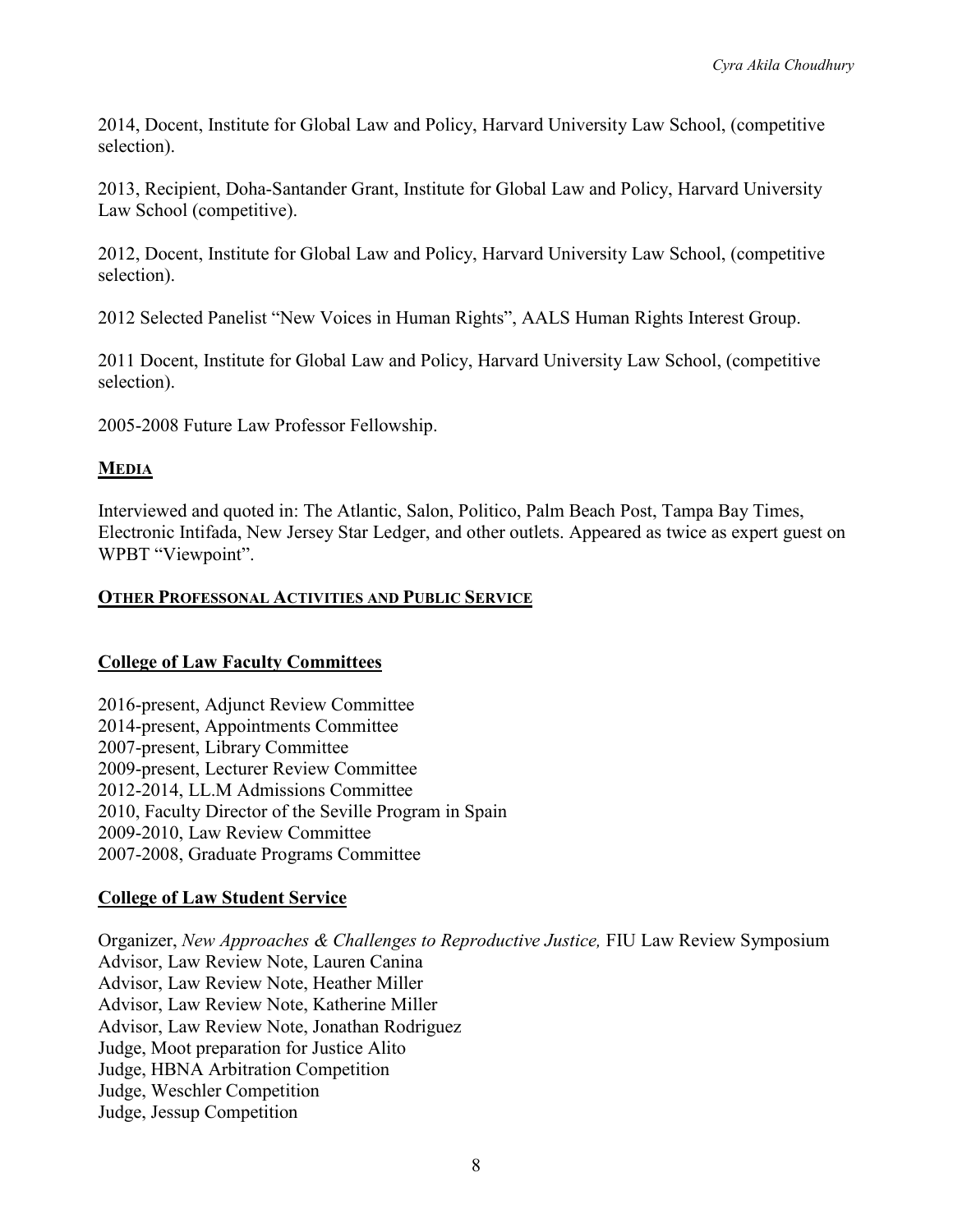Advisor to Muslim Law Students Association Advisor to Women's Law Society Panel Commentator, *FIU Symposium, The U.S. Immigration Crises, Panel II,* Florida International University, 2011.

### **University Service**

2014- present, Member, Middle East Studies Program Coordinating Committee 2014, Panelist, Teaching Same-Sex Issues, FIU Diversity Week 2013, Plenary Panelist, SIPA Geopolitical Summit 2013-present, Member SIPA Muslim World Certificate program committee 2012-2014, Senator, FIU Faculty Senate 2012-2014, Member, FIU Senate Steering Committee 2012-2014, Member, Awards Committee 2012-Panelist, "E Pluribus Unum", FIU Diversity Week 2010-2011, Member, Committee for Graduate Certificate Program for Marriage & Family Therapy 2011-Public Lecture, *Islamic Secularism: A Contradiction in Terms?* Middle East Society, Florida I International University, 2011 (invited). 2010-Public Lecture, *Racial Profiling and the Construction of Muslim Identities after 9/11* Middle East Society Public Lecture Series (invited). 2009-present, Affiliated faculty, School of International and Public Affairs 2007-present, faculty, Middle East Studies 2007- present, Affiliated faculty, Women's Studies Department 2007-present, Affiliated faculty, Asian Studies Department

## **National and International Service**

Peer Reviewer: *Theory, Society and Culture*, UK *Feminist Formations Journal*, USA *Law in Context Journal*, Australia *Asian Journal of International Law,* UK *Hypatia,* USA

Contributing Editor: *Jotwell*, Equality Section, 2016-Present *Jotwell*, Family Law Section, 2014-2016

Co-organizer, Feminist Legal Theory CRN, Law & Society 2017.

Faculty: Institute for Global Law and Policy, Harvard Law School

Speed Mentor, The Association of American Law Schools, Women in Legal Education Interest Group, Annual Meeting, Louisiana, 2013.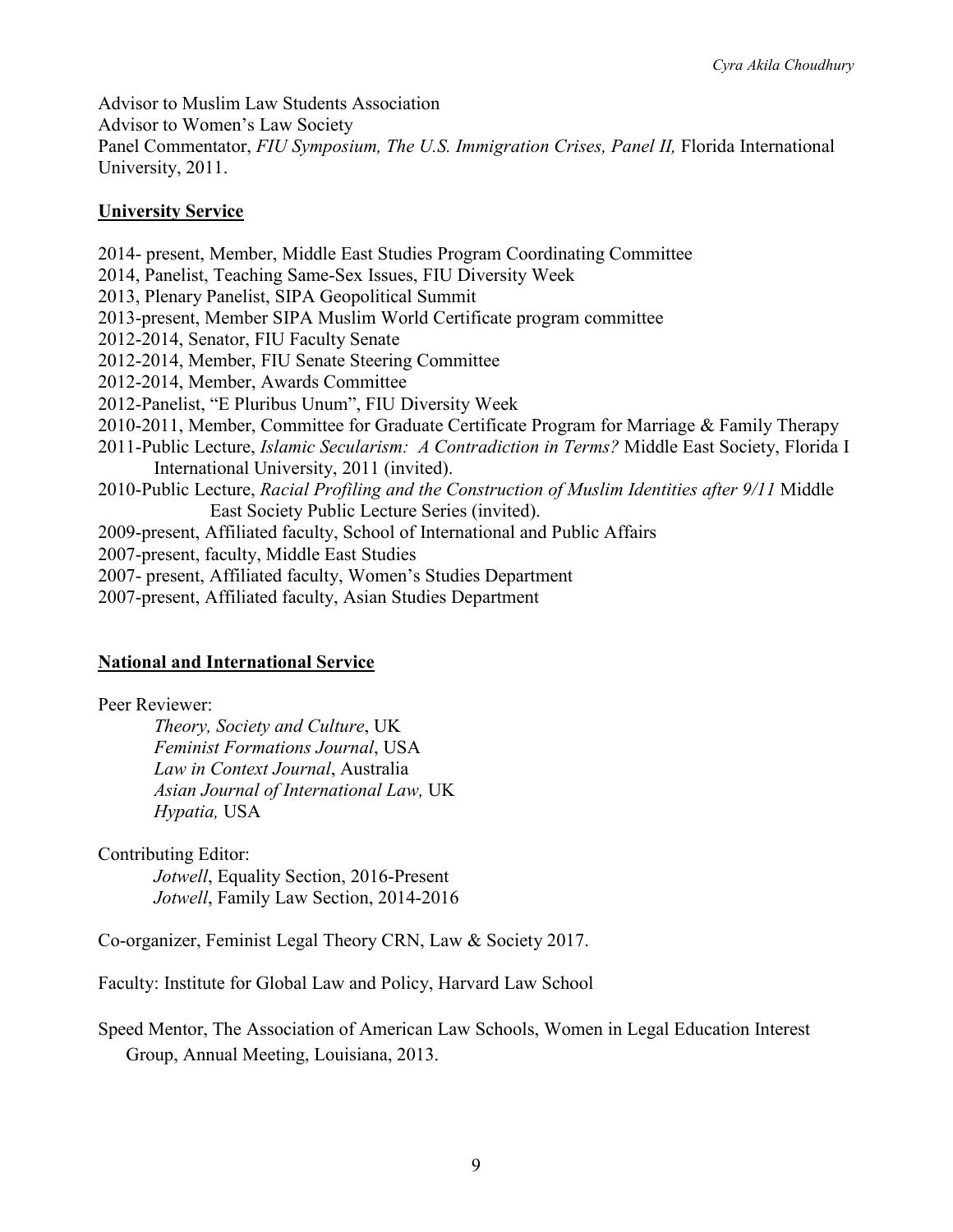Panelist, Diversity Leadership Panel, South Asian Bar Association of Florida, FIU College of Law, November 8, 2013.

Member, Steering Committee, Emerging Family Law Scholars Conference, May 2012.

### **Organization, Conferences and Workshop Service**

Organizer, International Law Weekend, Reproductive Rights and International Law, New York, 2017.

Organizer, LatCrit X, Islamophobia Panel, Orlando, 2017.

Co-Organizer, Feminist Legal Theory CRN, Law and Society, 2017.

Faculty Organizer, New Approaches & Challenges to Reproductive Justice, FIU Law Review Symposium, 2016.

Faculty, Institute for Global Law and Policy Workshop, Cape Town, South Africa 2016.

Faculty, Institute for Global Law and Policy Workshop, Bogota, Colombia, 2015.

Convener and Organizer, Heterodox Approaches to Islamic Law and Policy Conference, Harvard Law School, 2014.

Moderator, Human Trafficking panel, Converge! Conference, University of Miami, 2014.

Docent, Islamic Law and Policy Workshop, Institute for Global Law and Policy Workshop, Harvard University Law School, January 2014

Moderator and Panel Convener, *Sex, Reproduction and Class in Domestic and Global Perspective* Social Justice Feminism Conference, University of Cincinnati Law School (presenter, panel convener and moderator), October 2012.

Commentator, Governance Feminism Study Group, University of Florida/Harvard University, September 2011-present.

Docent, Writing Workshop, Institute for Global Law and Policy Workshop, Harvard University Law School, June 2012.

Rapporteur*,* Third World Approaches to International Law Conference, University of Oregon School of Law, October, 2011.